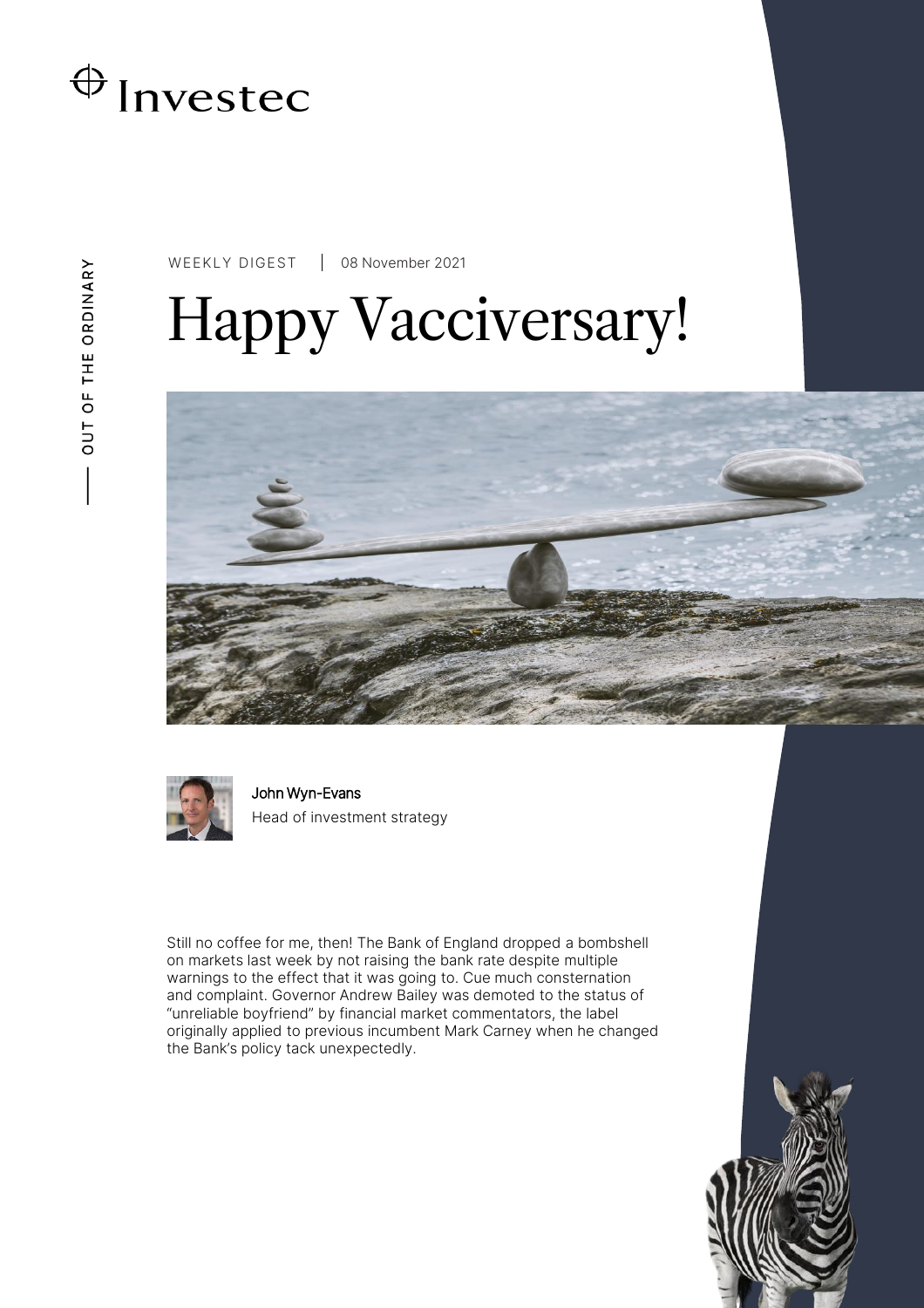This whole concept of central bank guidance is fascinating, and I alluded to it last week when discussing the Jedi mind games played be central bankers. It was not always this way. Central banks used to retain an element of surprise in delivering policy changes, which at least introduced some jeopardy into the investment process. In the UK, before the Bank of England was granted independence in 1997, the base rate was in the control of the Chancellor of the Exchequer, which allowed for some theatrical cuts to accompany budget statements and, unsurprisingly, an element of manipulation to fit in with the electoral cycle if possible. To that extent, at least, it is healthy to have interest rates under the control of technocrats rather than politicians.

One of the undoubted aims of forward guidance is to create financial stability, and I don't necessarily refer to that just in the context of the economy, but as much in the context of financial markets. This has increasingly become the case as financial markets have become more complex and interdependent, and also more leveraged. Reports are circulating about some high-profile hedge funds suffering large trading losses in their government bond positions last week as a result of having been positioned for a tightening of policy. The fear is that if the losses become too big it forces the unwinding of other positions which then further increases volatility which, in turn, forces more deleveraging owing to the application of the concept of "value at risk" (VaR), by which gross trading positions are controlled by the level of volatility.

This might all sound very arcane and technical, but we have seen before what can happen when an aggressive forced VaR reduction leads to liquidity disappearing from markets very quickly. It created turmoil in equities during the "Volmageddon" episode of February 2018, and in the bond market during the early stages of the COVID panic in March 2020. One solution might be to reduce the amount of leverage in the financial system, but that seems an unlikely outcome, in which case central banks will continue to stand by with a liquidity firehose at the ready. And they will have to continue to choose their words extremely carefully.

If one were to give Mr Bailey - and, to be fair, the other members of the Monetary Policy Committee (MPC), who voted 7-2 in favour of no change - any benefit of the doubt, it would be that he was taking into account the element of uncertainty in the UK labour market. The government's furlough scheme has only just ended, and it is far from clear what the effects are, especially when you try to factor in continuing COVID and Brexit-related disruption. There are two employment reports scheduled before the next MPC meeting (16th December), and so one would expect a more decisive outcome next time.

But one thing seems to be clear, and that is that central banks are far more concerned about economies tipping back into recession/deflation than they are about higher inflation in the short-to-medium term. This point was made most aggressively by Christine Lagarde, President of the European Central Bank, last week, when she pushed back strongly against the market's view of rising interest rate expectations.

All of which has been manna from heaven for equity investors, as markets tracked higher yet again, with more new all-time highs for a number of indices around the world (although still not the UK). Talk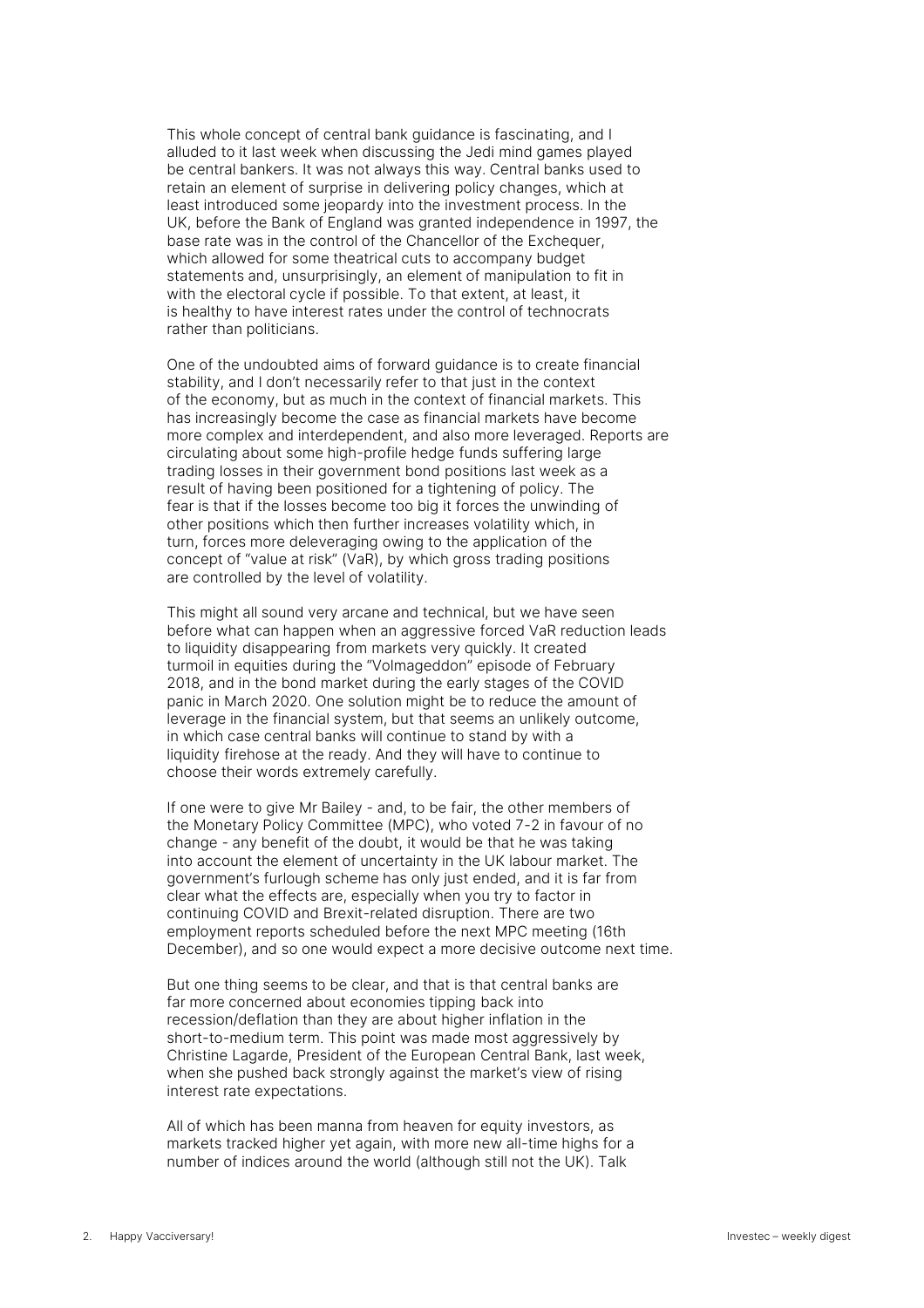is rife of a potential "melt-up" in equity markets, which is a little disconcerting when our asset allocation committee has just taken a marginally more cautious stance. But the latest highs are being driven primarily by liquidity, and we continue to wonder for how long that is going to be as abundant. The two more fundamental drivers of equities are earnings and the discount rate. Despite a strong quarterly earnings season there is limited evidence of any great increase in expectations of future earnings. And real bond yields are back down to their cycle low (-1.09%, for example, in the United States, using the Federal Reserve's official measure).

Can they realistically go much lower? Possibly, but then we would be getting deeper into the realm of outright Financial Repression. And for all we have talked about it as a potentially expedient way to escape current debt burdens, it's not clear that this is actually policy… yet. This leaves investors in a bind. Because if growth and inflation are going to be allowed to rip without a rise in interest/discount rates, it will result in a huge difference in how the relative trade between growth/value, defensive/cyclical, long/short duration plays out. A balanced portfolio realistically needs one foot in each camp until matters become clearer.

It's now pretty much a year to the day since Pfizer announced the trial data for its COVID vaccine. Indeed, Monday 9th November 2020 has gone down in financial market history as "Vaccine Monday". And there were similar announcements from Moderna and AstraZeneca on the two following Mondays. It was quite a month, in which everyone began to reassess the prospects for life in the post-COVID world.

Equity markets have enjoyed a good run since then. The MSCI All-Countries World Index is +27.7%. The UK's FTSE 100 is +23.5%, with the more economically sensitive FTSE 250 +31.4% and Small Caps +42%. The EuroStoxx is +31.9%. In the US, the S&P 500 is +33.8%, while the more tech-orientated NASDAQ Composite is +34.2%. Japan's TOPIX has lagged, rising 22.7%, but that's nothing compared with Hong Kong (-3.7%) and China (CSI 300 -0.8%). The latter have been dealing with their own specific issues of tighter regulation, more restrictive monetary and fiscal policy and stress in the real estate market.

But, as ever, headline indices fail to capture the whole story. The leading UK sector, by a mile, is Industrial Transportation, with a gain of 121%. That is followed by Oil & Gas (+69%), Metals & Mining  $(+56%)$  and Aerospace  $(+53%)$  - all sectors that are deemed sensitive to the "re-opening trade". Next in line is Banks, which is not so much about re-opening as less concern about bad debts and the potential for rising interest rates to boost profitability. The picture in the US is similar, with Energy (+98%) and Financials (+59%) leading the way, and Consumer Staples (+14%) and Utilities (+5%) lagging.

But if we look at the relative performance of Growth and Value styles at the global level, it is somewhat surprising to find that the performance difference is not as great as one might have expected. MSCI World Growth is +29.5%, while MSCI World Value is +32.5%, with a slightly bigger gap on a total return basis owing to the higher dividend yield offered by Value.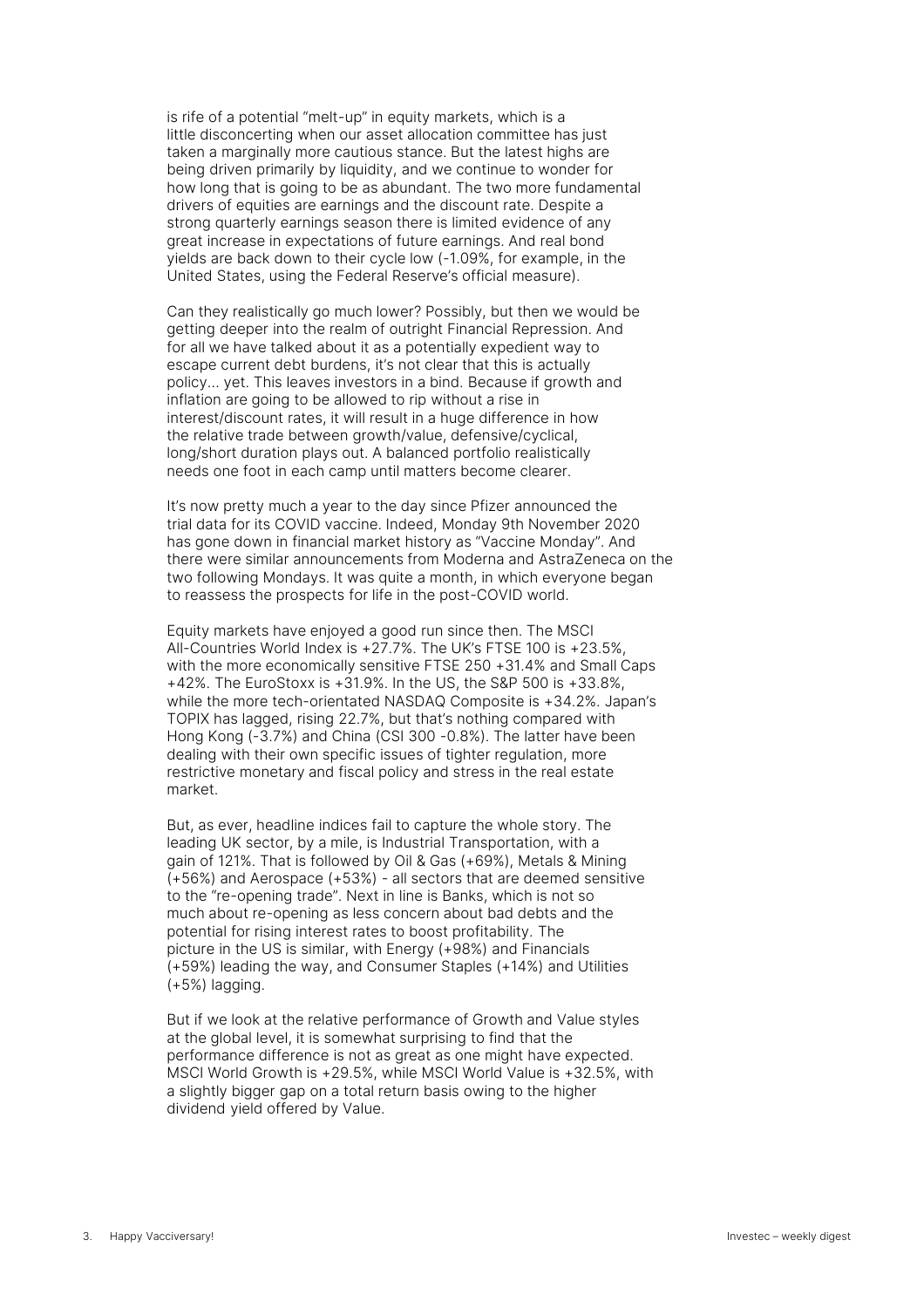Unfortunately, MSCI does not produce what we might call a "meh" index, which would cover all those stocks that offer neither compelling value nor growth ("meh" is defined as "uninspiring" or "unexceptional"). My suspicion is that it would be a distinct laggard, but no doubt its day will came again at some point when markets are faced with a more toxic combination of rising discount rates and slowing growth. For now, though, investors – particularly those managing to benchmarks as opposed to absolute return – appear more inclined to continue with the barbell approach.